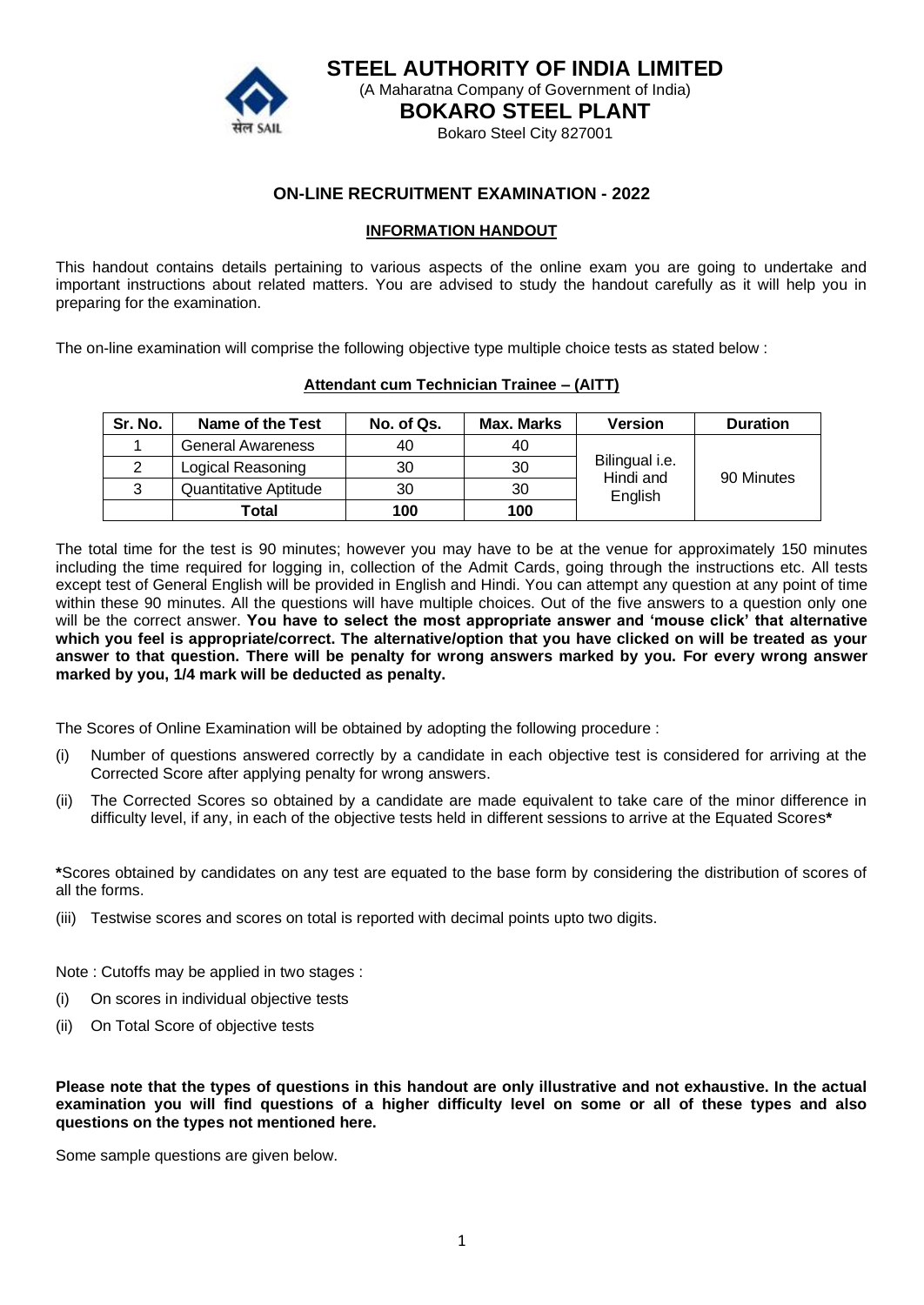### **SAMPLE QUESTIONS**

### **GENERAL AWARENESS**

|      | <b>Q.1.</b> Union Agriculture Minister Launched NOWCAST. What kind of service does NOWCAST provide?<br>(1) Financial news (2) Maps (3) Insurance (4) Banking alerts (5) Weather alert |                                            |                                                    |              |                        |
|------|---------------------------------------------------------------------------------------------------------------------------------------------------------------------------------------|--------------------------------------------|----------------------------------------------------|--------------|------------------------|
|      | <b>Q.2.</b> Which of the following is the currency of Thailand?<br>$(1)$ Baht                                                                                                         | (2) Balboa                                 | $(3)$ Cedi                                         | (4) Cupon    | (5) Renminbi           |
|      | <b>Q.3.</b> Narora Nuclear Power Station is located in which of the following Indian States?<br>(1) Bihar                                                                             | (2) West Bengal (3) Gujarat (4) Tamil Nadu |                                                    |              | (5) Uttar Pradesh      |
|      | <b>Q.4.</b> Which of the following stands for I in IRDA?<br>(1) Indian (2) International (3) Insurance                                                                                |                                            |                                                    | $(4)$ Income | Institute<br>(5)       |
|      | <b>Q.5.</b> Who among the following is the current Finance Minister of India?<br>(1) Ms. Nirmala Sitharaman (2) Shri Narendra Modi<br>(4) Shri Amit Shah                              |                                            | (5) Other than those given as options              |              | (3) Shri P. Chidambram |
| Q.6. | Which fighter aircraft which recently retired is also known as Bahadur?<br>(1) MiG 27<br>(4) Chetak                                                                                   |                                            | (2) Tejas<br>(5) Other than those given as options | (3)          | Mirage 2000            |

### **LOGICAL REASONING**

This is a test to see how well you can think. It contains questions of various kinds. Here are some sample questions.

| <b>Q.1.</b> In the series given below count each 5 which is not immediately preceded by 3 but is immediately followed by |
|--------------------------------------------------------------------------------------------------------------------------|
| 7. How many such 5's are there?                                                                                          |
| 1 5 7 3 5 7 4 7 3 7 2 5 6 5 8 5 7 4 5 6 5 5 7 1 5 7 7 5 5                                                                |

|         |         |         | 1 5 7 3 5 7 4 7 3 7 2 5 6 5 8 5 7 4 5 6 5 5 7 1 5 7 7 5 5 |         |
|---------|---------|---------|-----------------------------------------------------------|---------|
| $(1)$ 1 | $(2)$ 2 | $(3)$ 3 | $(4)$ 4                                                   | $(5)$ 5 |

- **Q.2.** The town of Paranda is located on Green lake. The town of Akram is West of Paranda. Tokhada is East of Akram but West of Paranda. Kakran is East of Bopri but West of Tokhada and Akram. If they are all in the same district, which town is the farthest West ?
	- (1) Paranda (2) Kakran (3) Akram (4) Tokhada (5) Bopri
- **Q.3.** STAMMERING is related to SPEECH in the same way as DEAFNESS is related to which of the following ? (1) EAR (2) HEARING (3) DUMB (4) SILENCE (5) TALK

 $(4)$  Student is related to Teacher

**Q.4.** Madhav ranks seventeenth in a class of thirty-one. What is his rank from the last ? (1) 13 (2) 14 (3) 15 (4) 16 (5) 17

**Q.5.** Sapling is related to Tree as -----

- 
- (1) Horse is related to Mare  $(2)$  River is related to Brook  $(3)$  Bud is related to Flower  $(4)$  Student is related to Tea
- (5) Tree is related to Furniture

**Q.6.** Which letter should be in place of the question mark in the following series ? G H J M ? V<br>(1) T (2) (1) T (2) S (3) R (4) U (5) Q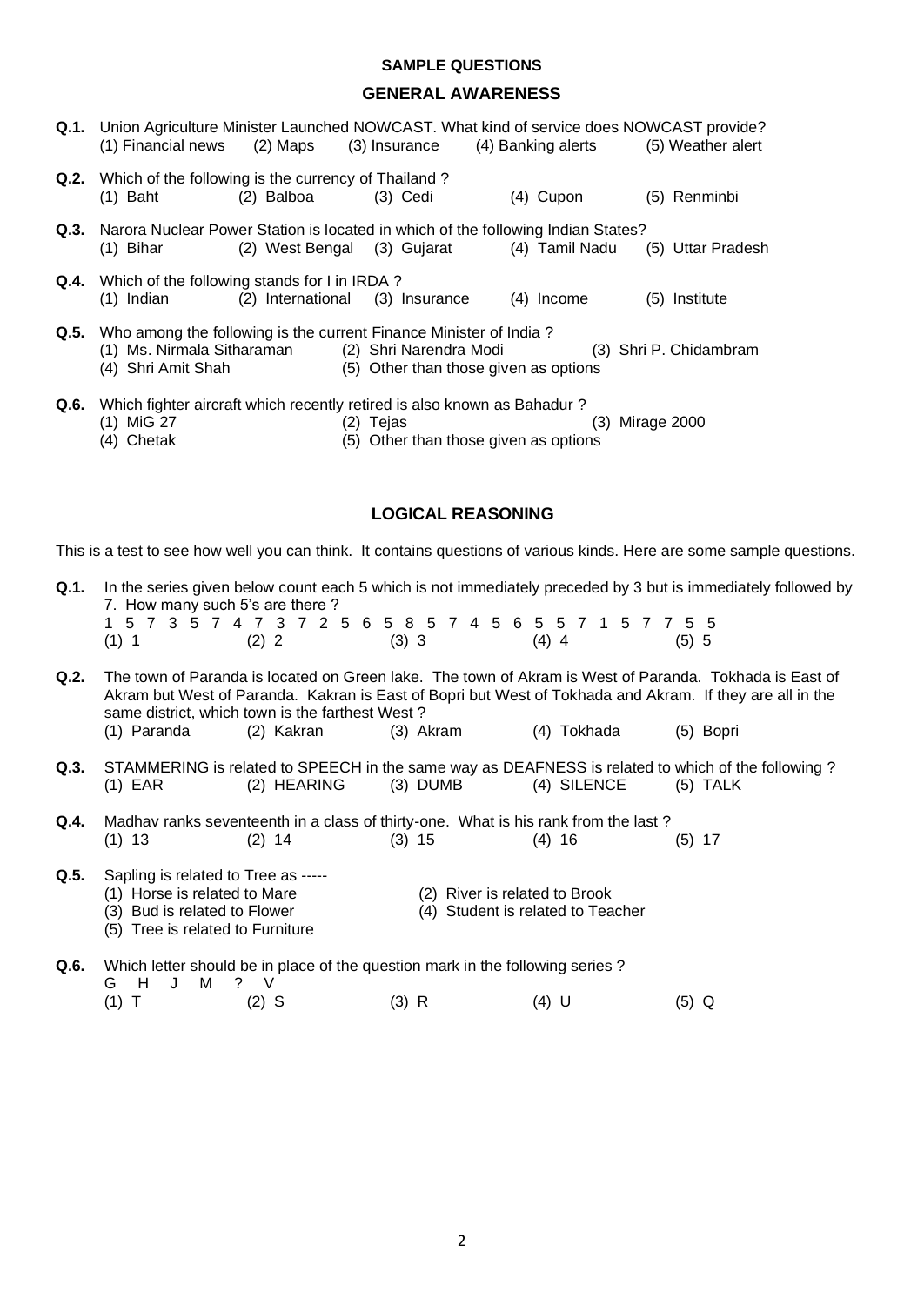### **QUANTITATIVE APTITUDE**

This test is designed to measure how fast and accurate you are in dealing with numbers, viz. computation, quantitative reasoning, interpretation of tables and graphs.

**Directions :** In each of the following questions one number is missing. The place where the number is missing is shown by a question mark (?). You have to find out which one of the answers shown against 1, 2, 3 and 4 can replace the question mark. If none of these four can replace the question mark, you will indicate (5) i.e. 'Other than those given as options' as your answer.

| $Q.1$ . | $\frac{24}{\times} \times \frac{13}{\times} \times \frac{5}{\times} = ?$<br>56<br>65<br>$(2) \frac{1}{245}$ | (3)         | $\frac{15}{56}$<br>(4) | (5) Other than those given as options |
|---------|-------------------------------------------------------------------------------------------------------------|-------------|------------------------|---------------------------------------|
| Q.2.    | $(27 + 498) \div 25 = ?$<br>$(2)$ 25<br>(1) 17                                                              | - 21<br>(3) | (4) 12                 | (5) Other than those given as options |

**Q.3.** If the profit made by selling a pen for Rs.10 is as much as its cost, what is the cost price of the pen ? (1) Rs.3/- (2) Rs.5/- (3) Rs.10/- (4) Rs.20/- (5) Other than those given as options

Also, there may be some questions based on graphs and tables.

**Q.4-6. Directions :** Given below is a table showing percentages out of a total of 700 employees ranking six attributes that help promotion. Rank I is the highest. Study the table carefully and answer questions that follow :

| % of Employees Giving Different Ranks |    |    |    |    |    |    |
|---------------------------------------|----|----|----|----|----|----|
| Attribute                             |    | Ш  | Ш  | IV |    | VI |
| Seniority                             | 32 | 17 | 22 | 19 | 5  | 5  |
| Perseverance                          | 14 | 19 | 17 | 9  | 27 | 14 |
| Efficiency                            | 15 | 19 | 21 | 14 | 14 | 17 |
| Intelligence                          | 10 | 14 | 10 | 14 | 17 | 35 |
| Honesty                               | 24 | 17 |    | 9  | 27 | 16 |
| Sociability                           | 5  | 14 | 23 | 35 | 10 | 13 |

| Q.4. | Which attribute for promotion has received the highest rank?        |          |                                                                                                                      |                 |                 |  |  |
|------|---------------------------------------------------------------------|----------|----------------------------------------------------------------------------------------------------------------------|-----------------|-----------------|--|--|
|      | (1) Perseverance (2) Seniority                                      |          | (3) Honesty                                                                                                          | (4) Sociability | (5) Efficiency  |  |  |
|      | Q.5. How many employees gave rank III to intelligence?<br>$(1)$ 119 | $(2)$ 98 | $(3)$ 77                                                                                                             | $(4)$ 70        | $(5)$ 10        |  |  |
| Q.6. | (1) Honesty                                                         |          | Which attribute is considered the least important for promotion?<br>(2) Intelligence (3) Perseverance (4) Efficiency |                 | (5) Sociability |  |  |

### **(A) Details of the On-line Examination Pattern**

- (1) The examination would be conducted on-line i.e. on a computer.
- (2) All tests except of General English will be in English and Hindi.
- (3) All the questions will have multiple choices. Out of the five answers to a question only one will be the correct answer. **The candidate has to select the correct answer and 'mouse click' that alternative which he/ she feels is correct. The alternative/ option that is clicked on will be treated as the answer to that question. Answer to any question will be considered for final evaluation, only when candidates have submitted the answers by clicking on "Save & Next" or "Mark for Review & Next".**
- (4) The clock has been set at the server and the countdown timer at the top right corner of your screen will display the time remaining for you to complete the exam. When the clock runs out the exam ends by default - you are not required to end or submit your exam.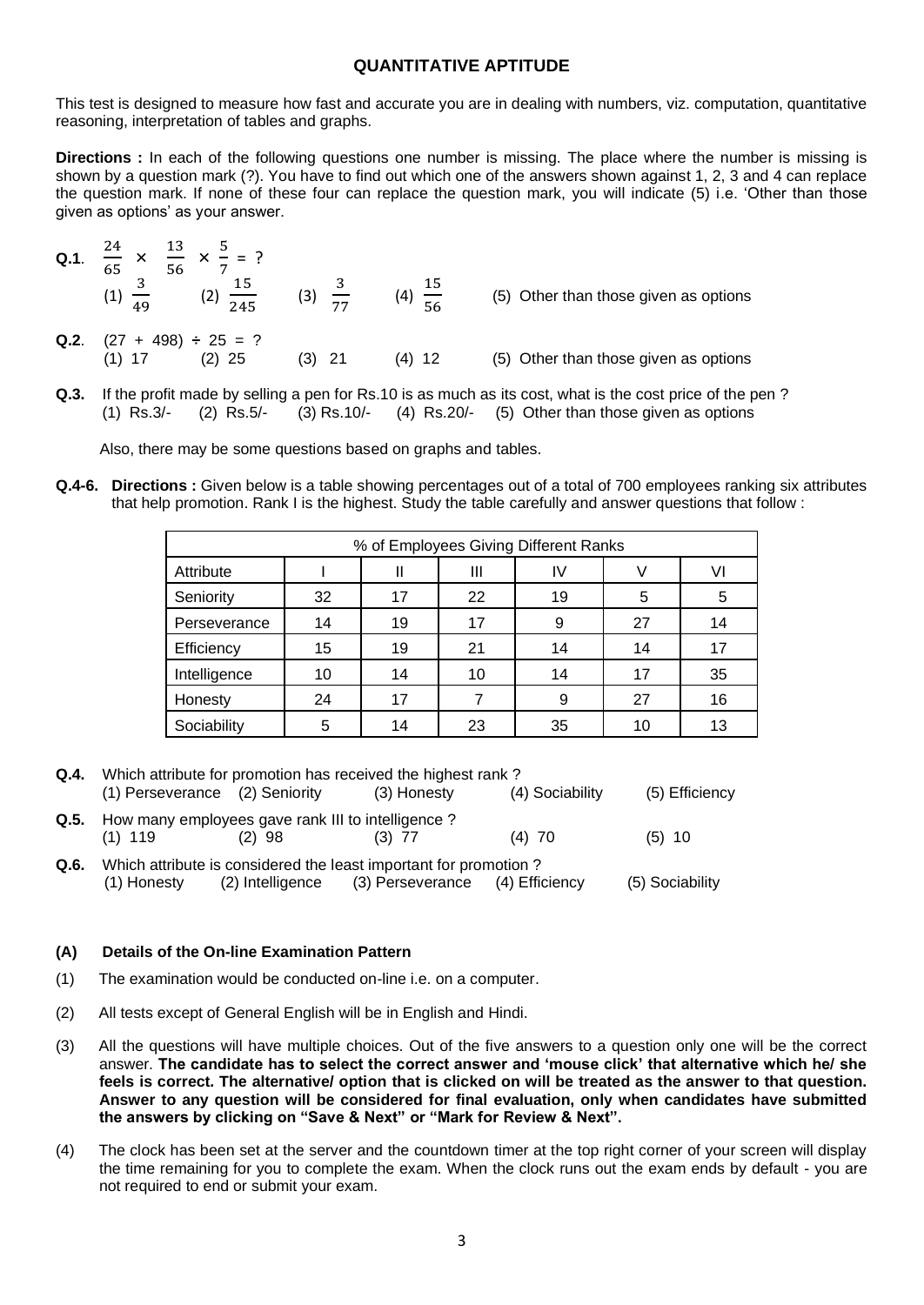(5) The Question Palette displayed on the right side of screen will show the status of each question using one of the following symbols:

You have not visited the question yet.





You have NOT answered the question, but have marked the question for review.

The question(s) "Answered and Marked for Review" will be considered for evaluation.

The Marked for Review status for a question simply indicates that you would like to look at that question again. *If a question is answered and Marked for Review, your answer for that question will be considered in the evaluation.*

- (6) To select a question to answer, you can do one of the following :
	- (a) Click on the question number on the question palette at the right of your screen to go to that numbered question directly. Note that using this option **does NOT save your answer** to the current question.
	- (b) Click on **'Save & Next'** to save answer to current question and to go to the next question in sequence.
	- (c) Click on **'Mark for Review and Next'** to save answer to current question, mark it for review, and to go to the next question in sequence.
- (7) To select your answer, click on one of the option buttons.
- (8) To change your answer, click another desired option button.
- (9) To save your answer, you MUST click on **Save & Next.**
- (10) To deselect a chosen answer, click on the chosen option again or click on the **Clear Response** button.
- (11) To mark a question for review click on **Mark for Review & Next**. *If an answer is selected for a question that is Marked for Review, the answer will be considered in the final evaluation.*
- (12) To change an answer to a question, first select the question and then click on the new answer option followed by a click on the **Save & Next** button.
- **(13) Questions that are saved or marked for review after answering will ONLY be considered for evaluation.**
- (14) Test name(s) will be displayed on the top bar of the screen. Questions in a test can be viewed by clicking on the test name. The test you will view will be highlighted.
- (15) After clicking the **Save & Next** button on the last question for a test, you will automatically be taken to the first question of the (next) test.
- (16) You can move the mouse cursor over the test names to view the status of the questions for that test.
- (17) You can shuffle between tests and questions during the examination as per time allocated to test(s).
- (18) The candidates are requested to follow the instructions of the "Test Administrator" carefully. If any candidate does not follow the instructions / rules, it would be treated as a case of misconduct/ adoption of unfair means and such a candidate would be liable for debarment from appearing for examinations for a period as decided by Bokaro Steel Plant.
- (19) The candidates may ask the Test Administrator about their doubts or questions only before the commencement of the test. No query shall be entertained after the commencement of the examination.
- (20) After the expiry of the allotted time, the candidates will not be able to attempt any question or check their answers. The answers of the candidate would be saved automatically by the computer system even if he/ she has not clicked the "Submit" button.
- **(21) Please note :**
	- **(a) Candidates will not be allowed to "finally submit" unless they have exhausted the actual test time.**
	- **(b) Under no circumstances should a candidate click on any of the 'keyboard keys' once the exam starts as this will lock the exam.**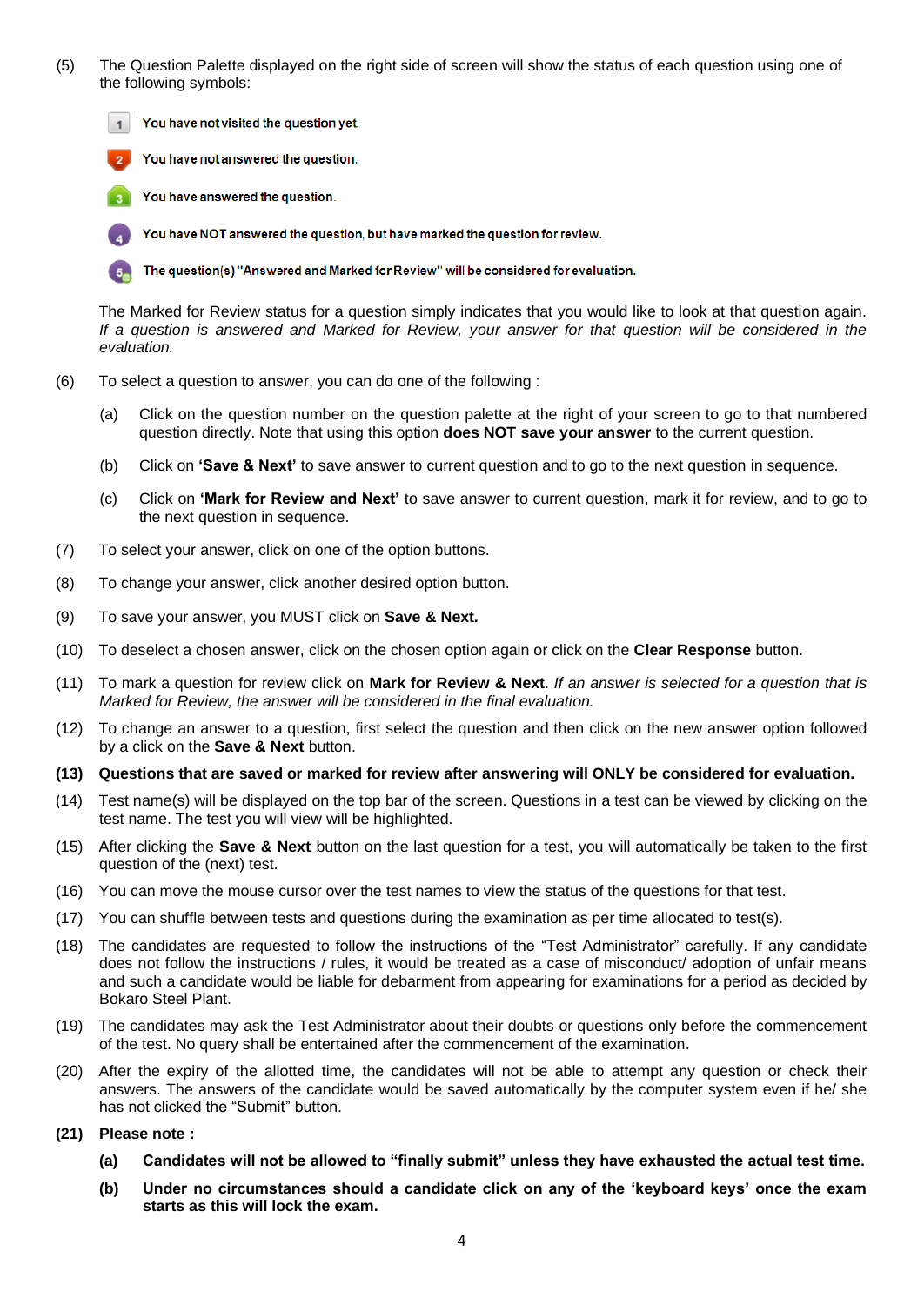### **[B] General Instructions:**

- (1) Please note date, reporting time and venue address of the examination given in the Admit Card.
- (2) You may visit the venue one day before the Online Examination to confirm the location so that you are able to report **on time** on the day of the examination. Late comers will not be allowed.
- (3) The Admit Card should be brought with you to the examination venue along with your recent passport size photograph duly pasted on it.
- (4) You must scrupulously follow the instructions of the Test Administrator and Bokaro Steel Plant Representative at the examination venue. If you violate the instructions you will be disqualified and will be asked to leave the examination venue.
- (5) No use of calculators (separate or with watch), books, note books or written notes, cell phones (with or without camera facility), or any other electronic device will be allowed during the examination. **After AarogyaSetu status display at the entry gate, candidates will be required to switch off their mobile phones, and deposit it at the designated location, to be collected while exiting.**
- (6) Please bring the Admit Card with your photograph affixed thereon, currently valid Photo identity proof in original and a photocopy of the same ID proof which you bring in original - THIS IS ESSENTIAL. The Admit Card along with photocopy of photo identity proof duly stapled together are to be submitted at the end of exam by putting it in the designated drop-box. Currently valid photo identity proof may be PAN Card/Passport/Permanent Driving License/ Voter's Card with photograph/Bank Passbook with photograph/Photo Identity proof issued by a Gazetted Officer on official letterhead /Photo Identity proof issued by a People's Representative on official letterhead/Valid recent Identity Card issued by a recognised College/University/Aadhar/E-aadhar Card with a photograph/ Employee ID in original/Bar Council Identity card with photograph. **Please Note - Ration Card and Learner's Driving Licence will NOT be accepted as valid ID proof.** Please note that your name as appearing on the Admit Card (provided by you during the process of registration) should exactly match the name as appearing on the photo identity proof. Female candidates who have changed first/last/middle name post marriage must take special note of this. If there is any mismatch between the name indicated in the Admit Card and Photo Identity Proof you will not be allowed to appear for the exam.
- (7) Your responses (answers) will be analysed with other candidates to detect patterns of similarity of right and wrong answers. If in the analytical procedure adopted in this regard, it is inferred/concluded that the responses have been shared and scores obtained are not genuine/valid, your candidature may be cancelled. Any candidate who is found copying or receiving or giving assistance or engaging in any behaviour unbecoming of a candidate will not be considered for assessment. Bokaro Steel Plant may take further action against such candidates as deemed fit by it.
- (8) You should bring with you a ball-point pen and an ink stamp pad. A sheet of paper will be provided which can be used for rough work or taking down the question number you would like to review at the end of the test before submitting your answers. After the test is over you MUST drop this sheet of paper along with the Admit Card in the designated drop-box.
- (9) The possibility of occurrence of some problem in the administration of the examination cannot be ruled out completely which may impact test delivery and/or result from being generated. In that event, every effort will be made to rectify such problem, which may include movement of candidates, delay in test. Conduct of a re-exam is at the absolute discretion of test conducting body. Candidates will not have any claim for a re-test. Candidates not willing to move or not willing to participate in the delayed process of test delivery shall be summarily rejected from the process. BSL, SAIL reserves the right to postpone/cancel the Online Test or alter the date/time/venue of the Online Test at its discretion.
- (10) If the examination is held in more than one session, the scores across various sessions will be equated to adjust for slight differences in difficulty level of different test batteries used across sessions. More than one session are required if the nodes capacity is less or some technical disruption takes place at any centre or for any candidate.
- (11) Anyone found to be disclosing, publishing, reproducing, transmitting, storing or facilitating transmission and storage of test contents in any form or any information therein in whole or part thereof or by any means verbal or written, electronic or mechanical or taking away the papers supplied in the examination hall or found to be in unauthorised possession of test content is likely to be prosecuted.
- (12) Instances for providing incorrect information and/or process violation by a candidate detected at any stage of the selection, process will lead to disqualification of the candidate from the selection process and he/she will not be allowed to appear in any Bokaro Steel Plant recruitment process in the future. If such instances go undetected during the current selection process but are detected subsequently, such disqualification will take place with retrospective affect.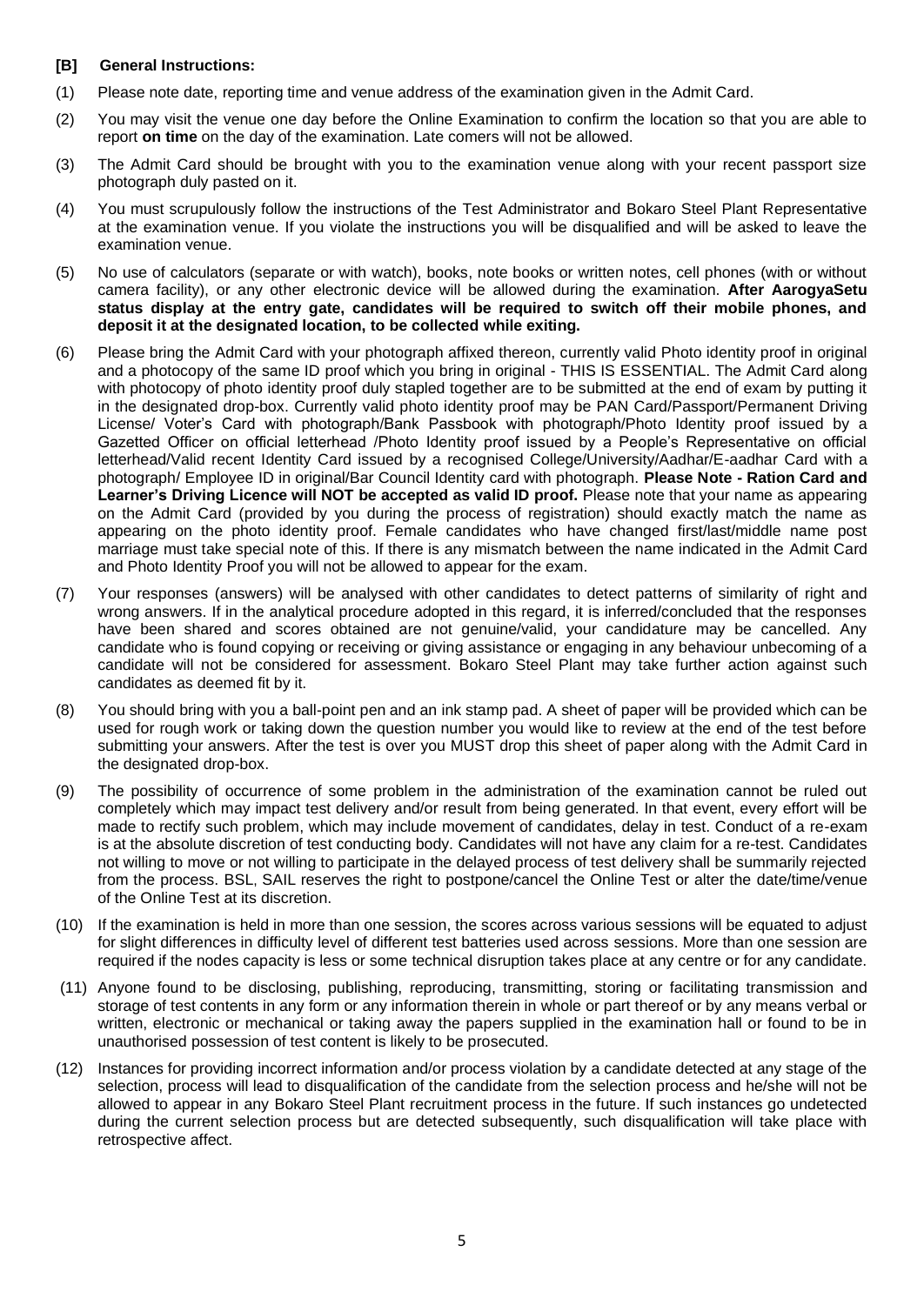### **SOCIAL DISTANCING MODE CONDUCT OF EXAM RELATED INSTRUCTIONS**

- 1 **Candidate is required to report at the exam venue strictly as per the time slot mentioned in the admit card AND/OR informed via SMS/Mail on their registered mobile number/mail prior to exam date. It is expected that candidate strictly adhere to this time slot – as entry into the exam venue will be provided based upon the individual's time slot ONLY. Candidates should report atleast 15 minutes before the Reporting time indicated on the admit card.**
- 2 **Mapping of 'Candidate Roll Number and the Lab Number' will NOT be displayed outside the exam venue, but the same will be intimated to the candidates individually at the time of entry of the candidate to the exam venue.**
- 3 Items permitted into the venue for Candidates

**Candidates will be permitted to carry only certain items with them into the venue.** 

- **a. Mask (WEARING A MASK is COMPULSORY)**
- **b. Gloves**
- **c. Personal transparent water bottle (Candidate should bring his / her own water bottle)**
- **d. Personal hand sanitizer (50 ml)**
- **e. A simple pen and an ink stamp pad (blue/black)**
- **f. Exam related documents (Admit card and Photocopy of the ID card stapled with it, ID Card in Original.)**
- **g. Admit card should be brought with the Photocopy of the Photo ID stapled with it. Original ID (same as Photocopy) is also to be brought for verification. The name on the ID and on the admit card should be exactly the same.**
- **h. In case of Scribe Candidates - Scribe form duly filled and signed with Photograph affixed.**

 **No other Items are permitted inside the venue.**

- 4 **Candidate should not share any of their personal belonging/material with anyone**
- 5 **Candidate should maintain safe social distance with one another.**
- 6 **Candidate should stand in the row as per the instructions provided at venue.**
- 7 **If candidate is availing services of a scribe, then scribe also should bring their own Gloves, N95 Mask, sanitizer (50ml) and transparent water bottle. Wearing a mask is compulsory. Both candidate and Scribe will require to be wearing N95 Mask.**
- 8 **A Candidate must have AarogyaSetu App installed on his mobile phone. The AarogyaSetu status must show candidate's risk factor. A candidate will have to display this status to the Security Guard at the entry into the exam venue. In case a candidate does not have a smart phone, he/she will have to bring in a signed declaration to this effect (declaration is provided along with the Admission Letter) and show the same to the Security Guard at the entry into the exam venue. Candidates with Moderate or High Risk Status on AarogyaSetu App will not be allowed entry. In case any of the responses in declaration suggest COVID 19 infection/symptoms, the candidate will not be permitted inside the exam venue. (If candidate is availing services of a Scribe, then Scribe should also follow the same instructions.)**
- 9 **After AarogyaSetu status display at the entry gate, candidates will be required to switch off their mobile phones, and deposit it at the designated location, to be collected while exiting.**
- 10 **All candidates (and Scribe, if applicable) will be checked with Thermo guns at the entry point for temperature. In case, any person is observed to be having above normal temperature (> 99.14° F) or displaying any symptoms of the virus, they will not be allowed entry into the venue.**
- 11 In candidate registration :
	- **a. Candidate registration will be done through photo capture.**
	- **b. Photograph will be taken while candidate is standing.**
	- **c. Seat number will be given to the candidate.**
- 12 Rough sheet, admit card and ID proof management
	- **Rough sheet(s) kept at each candidate desk will be used by candidate.**
	- **Candidate must follow the instructions related to dropping the admit card with the ID proof copy in the boxes provided at the exit of lab/venue while leaving or at the designated place. Those candidates who avail the services of Scribe should submit Scribe form also along with the admit card and ID proof copy**
	- **Candidate must drop the rough sheets, admit card, ID proof copy in the boxes provided at the exit of lab/venue while leaving or at the designated place indicated by Exam officials.**
- 13 Post Examination Controls
	- **On completion of examination, the candidates should move out in an orderly manner without crowding as instructed by the venue staff.**

## **WISH YOU GOOD LUCK**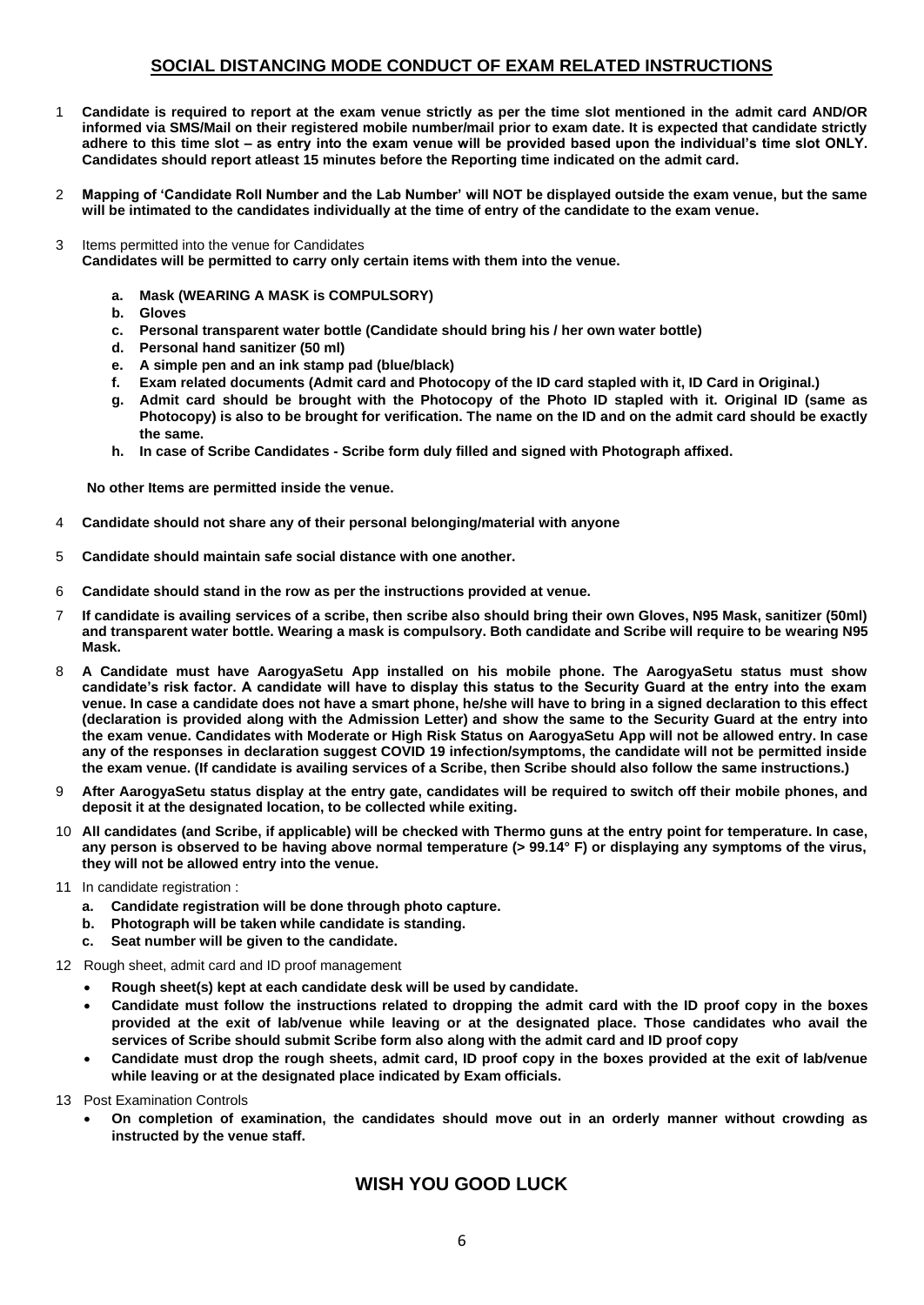

# **स्टील अथॉरिटी ऑफ इंडिया लललिटेि**

(**भाित सिकाि की िहाित्न कं पनी)**

# **बोकािो इस्पात संयंत्र**

बोकारो स्टील सिटी 827001

# **भती - - 2022**

# <u> सूचना पुस्तिका</u>

इस पुस्तिका में ऑनलाइन परीक्षा संबंधी विविध पहलुओं के ब्योरे और संबंधित विषयवस्तुओं के बारे में महत्वपूर्ण निर्देश हैं। आपको इस पुस्तिका का ध्यान से अध्ययन करने की सलाह दी जाती है क्योंकि इससे आपकी परीक्षा की तैयारी करने में सहायता मिलेगी।

इस ऑनलाइन परीक्षा में निम्नान्सार वस्तुनिष्ठ प्रकार की बहविकल्प प्रश्नावलियां होंगी :

### **– (AITT)**

| अन्. क्र. | प्रश्नावली का नाम     | प्रश्नों की संख्या | अधिकतम अंक | माध्यम               | अवधि    |
|-----------|-----------------------|--------------------|------------|----------------------|---------|
|           | सामान्य सर्चतता       | 40                 | 40         |                      |         |
|           | लॉजिकल तर्कशक्ति      | 30                 | 30         | दविभाषी<br>(हिन्दी व |         |
|           | संख्यात्मक अभियोग्यता | 30                 | 30         | अंग्रेजी)            | 90 मिनट |
|           | कुल                   | 100                | 100        |                      |         |

परीक्षा के लिए समय 90 मिनट है; तथापि लागिंग इन, प्रवेश पत्र संग्रहण, निर्देश पढ़ना आदि के सहित आपको परीक्षा स्थल में लगभग 150 मिनट रहना पड सकता है । सामान्य अंग्रेजी के अतिरिक्त सभी प्रश्नावलियां अंग्रेजी व हिन्दी में उपलब्ध कराई जाएंगी । इन 90 मिनट के भीतर आप किसी भी समय किसी भी प्रश्न का उत्तर दे सकते हैं। सभी प्रश्नों में बहविकल्प होंगे। प्रश्न के पांच उत्तर में से केवल एक सही उत्तर होगा। आपको सर्वाधिक उपयुक्त उत्तर का चयन करना है और जिस विकल्प को आप उपयुक्त/सही समझते हैं उसे 'माउस क्लिक' करना  **। उ उ । अगि आप गलत उत्ति देंगे तो दंि स्वरूप आपके अंकों िें कटौती की जायेगी। ऐसे ककसी भी प्रश्न के ननिाारित अंकों िें से**, **क्जसका आपने गलत उत्ति ददया है**, **दंि के रूप िें 1/4 अंक काट लल जाएगा।**

ऑनलाइन परीक्षा के स्कोर, ननम्न प्रक्रिया को अपनाकर ननकाले जाते िैं:

- (i) गलत उत्तरों के लिए दंड लगाने के बाद, संशोधित अंकों की गणना हेत् प्रत्येक वस्तुनिष्ठ परीक्षा में अभ्यर्थी दवारा दिए गए सही उत्तरों की संख्या पर विचार किया जाता है।
- (ii) समीकृत अंकों की गणना हेतु, विभिन्न सत्रों में हुई प्रत्येक वस्तुनिष्ठ परीक्षा में, कठिनाई में सूक्ष्म अंतर, यदि कोई है, का ध्यान रखने के लिए अभ्यर्थी द्**वारा प्राप्त संशोधित अंकों को समत्**ल्य किया जाता है।\*
- \* अभ्यर्थी द्वारा किसी भी प्रश्नावली में प्राप्त समीकृत अंकों को सभी फॉर्मों के अंकों के वितरण पर विचार करते हुए बेस फॉर्म से समीकृत क्रकया जाता िै ।
- (iii) प्रत्येक प्रश्नावली एवं परीक्षा में अंतिम अंकों को दशमलव बिन्दू सहित दो अंकों तक रिपोर्ट किया जाता है ।
- नोट : कटऑफ दो चरणों में लागू होते हैं :
- (i) अलग-अलग वस्तुनिष्ठ प्रश्नावली के अंकों पर
- (ii) कुल वस्तुनिष्ठ अंकों पर

कृपया नोट करें कि इस पुस्तिका में दिए गए प्रश्न केवल उदाहरण हैं सर्वांगपूर्ण नहीं हैं । वास्तविक परीक्षा में प्रश्न अधिक कठिन या अलग प्रकार के भी हो सकते हैं, जिनका कि यहाँ वर्णन नही किया गया हो ।

नमूने के कुछ प्रश्न यहाँ दिए गए हैं ।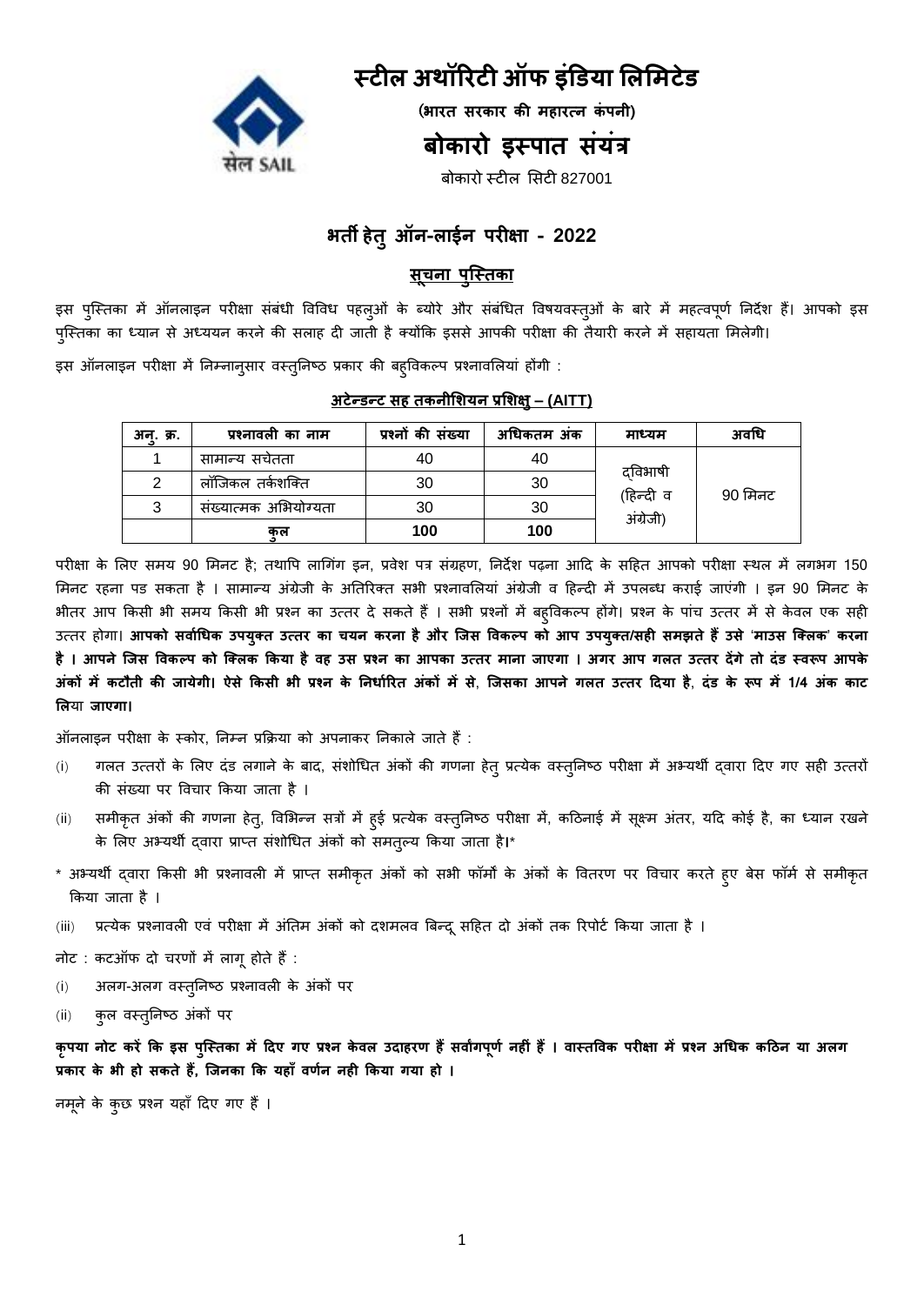# **सािान्य सचेतता**

| प्र.1.            | केद्रीय कृषि मंत्री ने NOWCAST का शुभारंभ किया । NOWCAST किस प्रकार की सेवा प्रदान करता है ?<br>(1) वित्तिय समाचार     (2)  मानचित्र      (3)  बीमा          (4)  बैंकिंग ऐलर्ट्स     (5)  मौसम ऐलर्ट                                                                                                                                      |
|-------------------|--------------------------------------------------------------------------------------------------------------------------------------------------------------------------------------------------------------------------------------------------------------------------------------------------------------------------------------------|
| $\P$ , 2.         | निम्न में से थाईलैंड की आधिकारिक मुद्रा कौन सी है ?<br>(2) बाल्बोअ (3) सिडी   (4) रूबल   (5) रैन्मिन्बी<br>(1) बात                                                                                                                                                                                                                         |
| $\P$ , $3$ .      | नरौरा परमाणु ऊर्जाकेंद्र निम्न में से कौन से भारतीय राज्य में स्थित है ?<br>(2)   पश्चिम बंगाल<br>(3) गुजरात     (4) तमिलनाड़   (5) उत्तर प्रदेश<br>(1) बिहार                                                                                                                                                                              |
| प्र.4.            | IRDA में अक्षर I निम्नांकित में से किसके लिए प्रयुक्त होता है ?<br>(2) International<br>(3) Insurance (4) Income (5) Institute<br>$(1)$ Indian                                                                                                                                                                                             |
| $\P$ , 5.         | निम्नलिखित में से कौन वर्तमान में भारत का वित्तमंत्री है ?<br>(1) श्रीमति निर्मला सीतारामण      (2) श्री नरेंद्र मोदी<br>(3) श्री पी. चिदंबरम<br>(4) श्री अमित शाह<br>(5) दिए गए विकल्पों को छोड़कर अन्य                                                                                                                                   |
| <b>у.6.</b>       | हाल ही में सेवानिवृत्त हुए कौनसे लडाकू विमान को बहादुर के नाम से जाना जाता है ?<br>$(1)$ MiG 27<br>(2) Tejas<br>(3) Mirage 2000<br>(5) दिए गए विकल्पों को छोड़कर अन्य<br>(4) चेतक                                                                                                                                                          |
|                   | लॉजिकल तर्कशक्ति                                                                                                                                                                                                                                                                                                                           |
| प्रश्न दिये हैं । | यह प्रश्नावली यह देखने के लिए है कि आप कितनी अच्छी तरह सोच सकते हैं । इसमें विभिन्न प्रकार के प्रश्न होंगे । यहाँ कुछ उदाहरण                                                                                                                                                                                                               |
| $\P$ , 1.         | नीचे दी गई श्रृंखला में ऐसे प्रत्येक 5 की गिनती कीजिए जिसके तुरंत पहले 3 नहीं है किंतु तुरंत बाद 7 है । ऐसे कितने 5 हैं?<br>1 5 7 3 5 7 4 7 3 7 2 5 6 5 8 5 7 4 5 6 5 5 7 1 5 7 7 5 5<br>(2) 2<br>$(3)$ 3<br>$(4)$ 4<br>$(1)$ 1<br>$(5)$ 5                                                                                                 |
| $\P$ , 2.         | परान्दा शहर ग्रीन लेक में है । अकरम शहर परान्दा के पश्चिम में है । तोखाडा, अकरम के पूर्व में किंतु परान्दा के पश्चिम में है ।<br>काकरन, बोपरी के पूर्व में किंतु तोखडा और अकरम के पश्चिम में है । ये सभी एक ही जिले में हैं तो कौनसा शहर पश्चिम में सबसे<br>दूर है ?<br>(2) काकरन      (3) अकरम     (4) तोखडा     (5) बोपरी<br>(1) परान्दा |
| $\P$ .3.          | हकलाने का वाणी से वही संबंध है जो बहरेपन का निम्नलिखित से है ?<br>(1) कान (2) श्रवणशक्ति (3) गुंगा (4) मौन (5) बोलना                                                                                                                                                                                                                       |
| प्र.4.            | इकतीस विद्यार्थियों की कक्षा में माधव का क्रमांक सत्रहवां है । अंत से उसका अंक क्रमांक क्या है ?<br>$(3)$ 15<br>$(1)$ 13<br>$(2)$ 14<br>$(4)$ 16<br>$(5)$ 17                                                                                                                                                                               |
| प्र.5.            | पौधे का पेड से वही संबंध है जो -------<br>(1) घोड़े का घोड़ी से है<br>(2) नदी का नाले से है               (3)  कली का फूल से है<br>(4) विद्यार्थी का शिक्षक से है<br>(5)  पेड का फर्नीचर से है                                                                                                                                             |
| प्र.6.            | निम्नलिखित श्रृंखलामे प्रश्न चिहन के स्थान पर कौनसा अक्षर आना चाहिए ?<br>G H J M ? V<br>$(1)$ T<br>$(2)$ S<br>$(3)$ R<br>$(4)$ U<br>$(5)$ Q                                                                                                                                                                                                |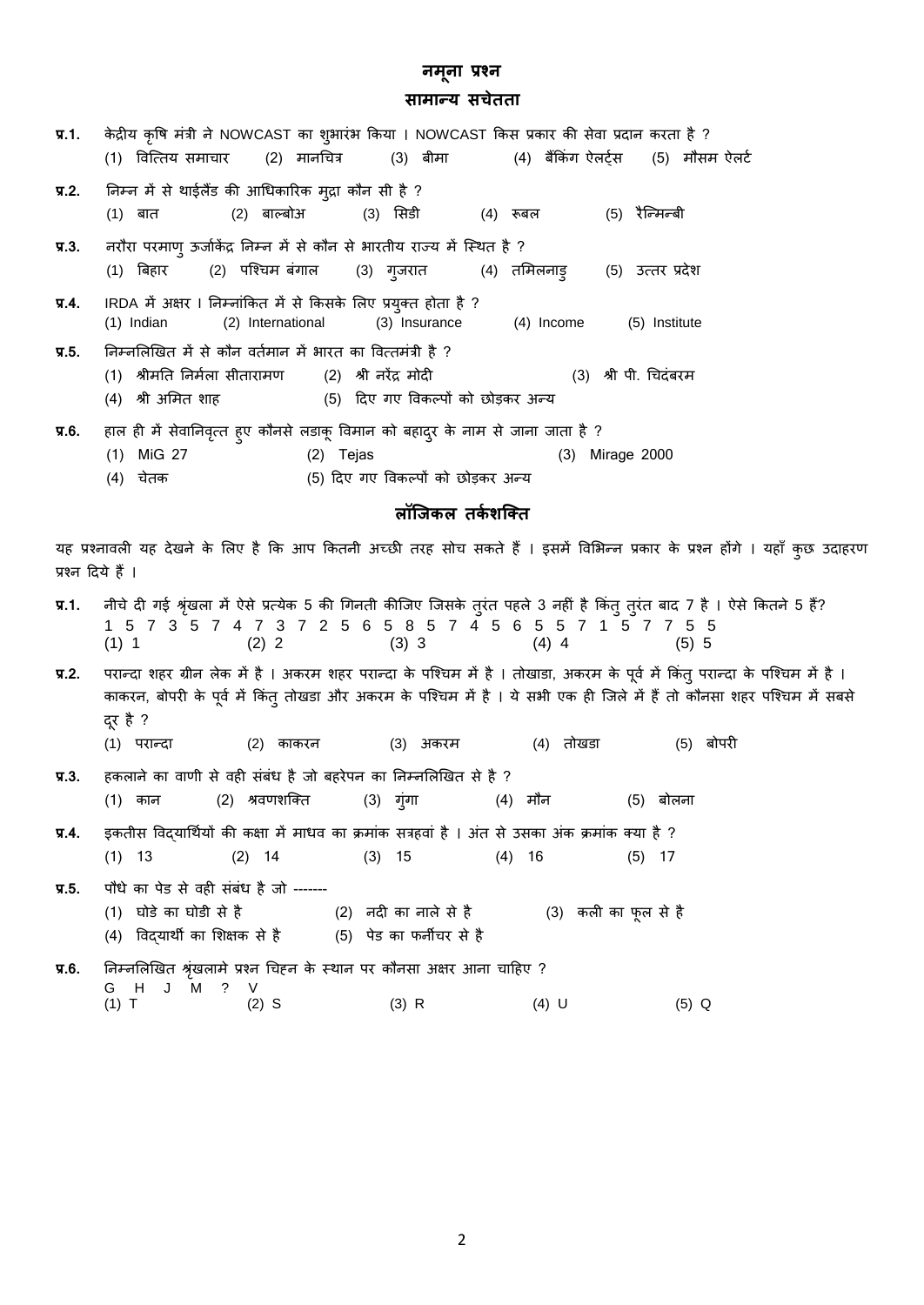### **संख्यात्िक अलभयोग्यता**

यह परीक्षा संख्यात्मक गणनाओं, जैसे संगणन, संख्यात्मक तर्कसंगतता, सारणियों एवं आलेखों से निष्कर्ष निकालने आदि में आपकी गति शुद्धता की जाँच के लिये है।

निर्देश : निम्नलिखित में से प्रत्येक प्रश्न में एक संख्या नहीं दी गयी । उस संख्या के स्थान पर प्रश्नचिन्ह (?) लगा दिया गया है । आपको यह बताना है कि प्रश्न चिन्ह के स्थान पर उत्तर संख्या 1, 2, 3 और 4 में से कौन सी आएगी । यदि इन चारों में से कोई भी ठीक न हो तो आपका उत्तर होगा (5) अर्थात् ' दिए गए विकल्पों को छोड़कर अन्य' ।

| <b>9.1.</b> $\frac{24}{65} \times \frac{13}{56} \times \frac{5}{7} = ?$                            |  | (1) $\frac{3}{49}$ (2) $\frac{15}{245}$ (3) $\frac{3}{77}$ (4) $\frac{15}{56}$ (5) दिए गए विकल्पों को छोड़कर अन्य |
|----------------------------------------------------------------------------------------------------|--|-------------------------------------------------------------------------------------------------------------------|
| $\sqrt{9}$ , 2. (27 + 498) ÷ 25 = ?                                                                |  |                                                                                                                   |
|                                                                                                    |  | (1) 17 (2) 25 (3) 21 (4) 12 (5) दिए गए विकल्पों को छोड़कर अन्य                                                    |
| <b>प्र.3.</b> यदि 10 रूपये में एक पेन बेचने पर लाभ उसकी लागत के बराबर है तो पेन का मूल्य क्या है ? |  |                                                                                                                   |
|                                                                                                    |  | (1) 3/- रु. (2) 5/- रु. (3) 10/- रु. (4) 20/- रु. (5) दिए गए विकल्पों को छोड़कर अन्य                              |

इसके अतिरिक्त ग्राफों और सारणियों पर भी कुछ प्रश्न पूछे जा सकते हैं।

**प्र.4-6. <b>निर्देश:** नीचे सारणी में 700 कर्मचारियों का प्रतिशत दर्शाया गया है जो उन 6 विशेषताओं के आधार पर वर्गीकृत है जिससे पदोन्नति में सहायता मिलती है। श्रेणी । सबसे अधिक है। सारणी का सावधानीपूर्वक अध्ययन कीजिये तथा उसके नीचे दिए प्रश्नों का उत्तर दें:

| % विभिन्न श्रेणियां देने वाले कर्मचारियों का प्रतिशत |    |    |    |    |    |    |
|------------------------------------------------------|----|----|----|----|----|----|
| विशेषता                                              |    |    | Ш  | IV |    | VI |
| वरिष्ठता                                             | 32 | 17 | 22 | 19 | 5  | 5  |
| अध्यवसाय                                             | 14 | 19 | 17 | 9  | 27 | 14 |
| कार्य निपुणता                                        | 15 | 19 | 21 | 14 | 14 | 17 |
| बुद्धिमत्ता                                          | 10 | 14 | 10 | 14 | 17 | 35 |
| ईमानदारी                                             | 24 | 17 |    | 9  | 27 | 16 |
| सामाजिकता                                            | 5  | 14 | 23 | 35 | 10 | 13 |

| पदोन्नति के लिए किस विशेषता को सर्वोच्च श्रेणी मिली है ?<br>$\P(4)$ |                                       |                                                       |                                                                                       |          |                                 |  |
|---------------------------------------------------------------------|---------------------------------------|-------------------------------------------------------|---------------------------------------------------------------------------------------|----------|---------------------------------|--|
|                                                                     | (1) अध्यवसाय             (2) वरिष्ठता |                                                       | (3) ईमानदारी                                                                          |          | (4) सामाजिकता (5) कार्य निपुणता |  |
| $\Pi$ .5.                                                           |                                       | कितने कर्मचारियों ने बुद्धिमता को श्रेणी III दी हैं ? |                                                                                       |          |                                 |  |
|                                                                     | $(1)$ 119                             | $(2)$ 98                                              | $(3)$ 77                                                                              | $(4)$ 70 | $(5)$ 10                        |  |
| <b>у.6.</b>                                                         |                                       |                                                       | पदोन्नति के लिए सबसे कम महत्त्वपूर्ण विशेषता किसे माना गया है ?                       |          |                                 |  |
|                                                                     |                                       |                                                       | (1) ईमानदारी      (2) बुद्धिमत्ता           (3) अध्यवसाय            (4) कार्य निप्णता |          | (5) सामाजिकता                   |  |

- **( ) - :**
- (1) परीक्षा ऑनलाइन अर्थात कंप्यूटर पर होगी ।
- (2) सामान्य अंग्रेजी के प्रश्नों के अतिरिक्त सभी प्रश्न अंग्रेजी व हिन्दी में होंगे ।
- (3) िभी प्रश्नों में बिु विकल्प िोंगे । प्रश्न के पांच उत्तर में िे के िल एक ििी उत्तर िोगा । **उम्िीदवाि के सही उत्ति चुनकि उसे उस** विकल्प को 'माउसक्लिक' करना है जो सही है । क्लिक किया गया विकल्प उस प्रश्न का उत्तर माना जाएगा । किसी भी प्रश्न का उत्तर, अंकन के लिये तभी मान्य होगा जब उम्मीदवार ने उसको "Save & Next" अथवा "Mark for Review & Next" के साथ **सेव ककया हो ।**
- (4) सर्वर पर घड़ी सेट की गई है और आपके स्क्रीन पर ऊपरी दांए कोने में काउंट डाउन टाइमर आपके लिए परीक्षा पूरी करने के लिए शेष समय दर्शाएगा । घड़ी में समय पूरा हो जाने पर परीक्षा का समय स्वतः पूरा हो जाता है आपको अपनी परीक्षा समाप्त या सबमिट नहीं करनी है ।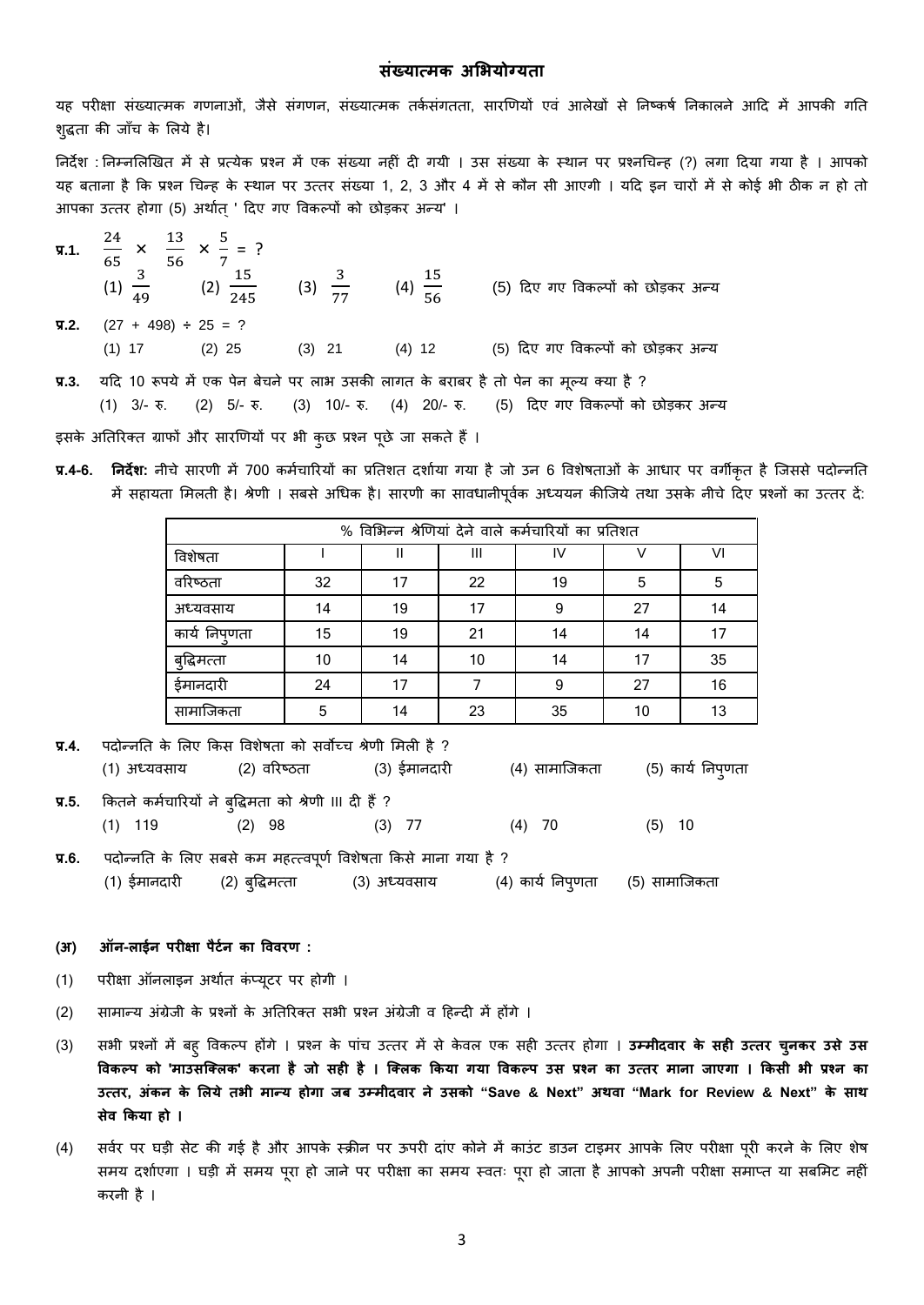- (5) स्क्रीन के दाहिने कोने पर प्रश्न पैलेट, प्रत्येक प्रश्न के लिए निम्न में से कोई एक स्थिति प्रकट करता है :
	- 1 आप अभी तक प्रश्न पर नहीं गए हैं।

2 आपने प्रश्न का उत्तर नहीं दिया है।

3 आप प्रश्न का उत्तर दे चुके हैं।

4 आपने प्रश्न का उत्तर नहीं दिया है पर प्रश्न को पुनर्विचार के लिए चिहिनत किया है।

<mark>5.</mark> प्रश्न जिसका उत्तर दिया गया है और समीक्षा के लिए भी चिहिनत है, उसका मूल्यांकन किया जायेगा।

पुनर्विचार के लिए चिहिनत **(Marked for Review)** स्थिति सामान्यतः अनुस्मारक के रूप में कार्य करती है जिसे आपने प्रश्न को दुबारा देखने के लिए सेट किया है । *यदि आपने किसी प्रश्न के लिए उत्तर चुना है जिसे पुनर्विचार के लिए चिहिनत किया है, तब मूल्यांकन* में उस उत्तर पर विचार किया जाएगा ।

- (6) उत्तर देने के लिए प्रश्न चुनने के लिए आपको निम्नलिखित में से एक करना है :
	- a. उस नंबर के प्रश्न पर सीधे जाने के लिए आपके स्क्रीन के दांए तरफ स्थित प्रश्न पैलेट पर प्रश्न नंबर पर क्लिक कीजिए। नोट करें क्रक इि विकल्प के प्रयोग पर ितकमान प्रश्न का आपका उत्तर **सेव नहीं होता** िै ।
	- b. ितकमान प्रश्न का उत्तर िेि करने के सलए और िम में अगले प्रश्न पर जाने के सलए **'Save & Next'** पर जतलक कीजजए।
	- c. ितकमान प्रश्न का उत्तर िेि करने, उिे ररव्यूिेतुमाकक करने और िम में अगले प्रश्न पर जाने के सलए **'Mark for Review & Next'** पर क्लिक कीजिए ।
- (7) अपना उत्तर चुनने के लिए, एक विकल्प बटन पर क्लिक कीजिए ।
- (8) अपना उत्तर बदलने के लिए दूसरा वांछित विकल्प बटन क्लिक कीजिए ।
- (9) अपना उत्तर िेि करने के सलए आपको **Save & Next** पर जतलक करना चाहिए ।
- (10) चुना गया उत्तर डडसिलेतट करने के सलए, चुने गए विकल्प पर क्रफर िे जतलक कीजजए या **Clear Response बटन** पर जतलक कीजजए।
- (11) ररव्यूके सलए प्रश्न माकक करने के सलए **Mark for Review & Next** पर जतलक कीजजए । यहद **Marked for Review** प्रश्न के सलए उत्तर चुना जाता है तो अंतिम मूल्यांकन में उत्तर पर विचार किया जाएगा ।
- (12) क्रकिी प्रश्न का उत्तर बदलने के सलए, पिले प्रश्न सिलेतट कीजजए और क्रफर नये उत्तर पर जतलक कीजजए और उिके बाद **Save & Next** बटन पर क्लिक कीजिए ।
- (13) जो प्रश्न उत्तर देने के बाद 'Save' या उत्तर देने के बाद 'Mark for Review' किए गए हैं, सिर्फ उन्हीं प्रश्नों पर मूल्यांकन के लिए **ववचाि ककया जाएगा।**
- (14) स्क्रीन के टॉप बार पर प्रश्नावलियों के नाम डिस्प्ले किये जायेंगे । प्रश्नावली के नाम पर क्लिक करके आप संबंधित प्रश्नावली के प्रश्न देखे जा सकते हैं । जो प्रश्नावली आप देखेंगे वह हाइलाइट होगी ।
- (15) किसी प्रश्नावली के अंतिम प्रश्न पर Save & Next बटन क्लिक करने के बाद आप आटोमैटिकली (अगली) प्रश्नावली के पहले प्रश्न पर पहुंच जाएंगे ।
- (16) प्रश्नावली के प्रश्नों के स्टेटस को देखने के लिए प्रश्नावली के नाम पर आप माउस कर्सर मृव कर सकते हैं ।
- (17) प्रश्नावली के लिये निर्धारित समयान्सार परीक्षा के दौरान आप प्रश्नावलियों और प्रश्नों के बीच शफल कर सकते हैं ।
- (18) उम्मीदवारों से अन्**रोध हैं कि "टेस्ट एडमिनिस्ट्रेटर" के नि**र्देशों का ध्यान से अनुसरण करें । यदि कोई उम्मीदवार निर्देशों/नियमों का अनुसरण नहीं करता है तो इसे कदाचार/अनुचित तरीके अपनाने का मामला माना जाएगा और उम्मीदवार को बोकारो इस्पात संयंत्र दवारा निर्णित अवधि के लिए परीक्षाओं में बैठने से वंचित कर दिया जाएगा।
- (19) उम्मीदवार केवल परीक्षा शुरू होने से पहले टेस्ट एडमिनिस्ट्रेटर को अपनी शंकाओं का समाधान कर सकता है । परीक्षा शुरु होने के बाद क्रकिी भी तिेरी (शंका) का उत्तर निीं हदया जाएगा ।
- (20) दिए गए समय की समाप्ति के बाद, उम्मीदवार ना ही किसी भी प्रश्न का उत्तर दे पाएंगे और ना ही अपने उत्तर जांच पाएंगे । उम्मीदवार ने 'सबमिट' बटन क्लिक नहीं किया होगा तब भी कंप्यूटर सिस्टम दवारा उसके उत्तर स्वतः सेव कर लिए जाएंगे ।
- (21) **कृपया नोट किें :-**
	- **(**a**) पिीक्षा का पूर्ा सिय सिाप्त होनेतक उम्िीदवािों को** 'फाइनली िबसमट' **किने नहीं ददया जाएगा ।**
	- (b) एक बार परीक्षा शुरू हो जाने पर किसी भी परिस्थिति में कोई उम्मीदवार की-बोर्ड की किसी भी बटन पर क्लिक नहीं करेगा क्यों **कक इससे पिीक्षा लॉक हो जाएगी ।**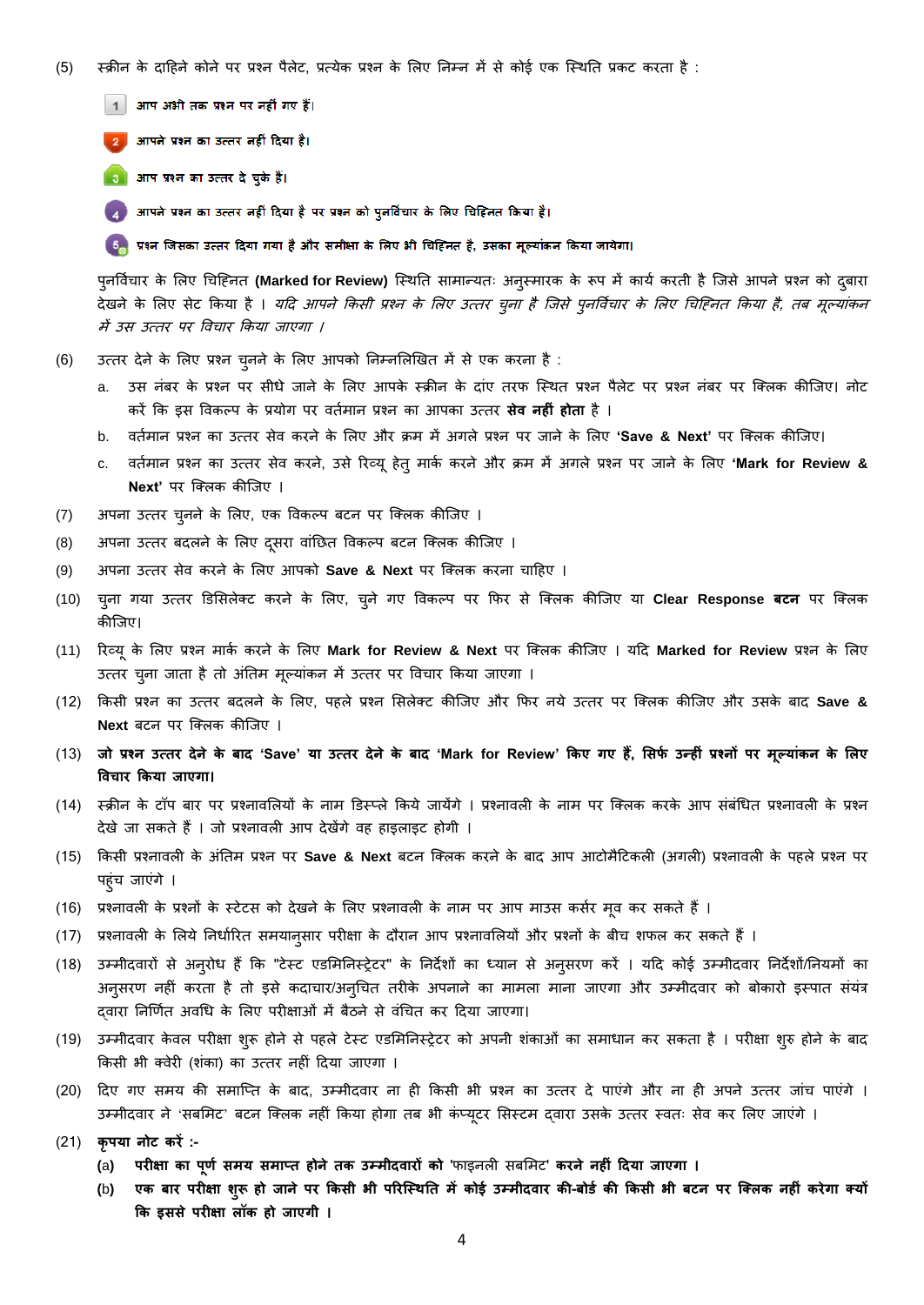#### **(ब) :**

- (1) कपया प्रवेश पत्र में तारीख, रिपोर्टिंग समय और परीक्षा स्थल का पता नोट करें ।
- (2) परीक्षा स्थल की पृष्टि करने के लिए ऑनलाइन परीक्षा से एक दिन पहले आप परीक्षा स्थल जाकर देख सकते हैं ताकि परीक्षा के दिन आप समय पर रिपोर्ट कर सकें ।
- (3) आपका हाल ही का पासपोर्ट आकार का फोटोग्राफ चिपकाकर प्रवेश पत्र अपने साथ परीक्षा स्थल पर लाया जाना चाहिए।
- (4) परीक्षा स्थल पर टेस्ट एडमिनिस्ट्रेटर और बोकारो इस्पात संयंत्र के प्रतिनिधि के निर्देशों का आपको निष्ठापूर्वक पालन करना चाहिए। आप निर्देशों का उल्लंघन करेंगे तो आपको अयोग्य ठहराया जाएगा और परीक्षा स्थल छोड़कर जाने के लिए कहा जाएगा।
- (5) परीक्षा के दौरान कैल्क्यलेटर (अलग या घड़ी के साथ), किताबों, नोटबकों या लिखे नोटस, सेल फोन (कैमेरा सहित या रहित) या अन्य किसी इलेक्ट्रानिक साधन के प्रयोग की अन्**मति नहीं दी जाएगी । प्रवेश द्<b>वार पर आरोग्यसेत्** स्टेटस दिखाने के बाद अभ्यर्थियों को अपने मोबाइल फोन स्विच ऑफ कर तय स्थान पर जमा करने होंगे और परीक्षा स्थल से बाहर निकलते समय वापस इन्हें लेना होगा ।
- (6) आपके अपने फोटोग्राफ को प्रवेश पत्र पर चिपका कर उसे मूलरूप में वर्तमान में वैध फोटो युक्त पहचान का प्रमाण और उसकी एक फोटोकापी के साथ लाएं - यह अनिवार्य है । कृपया प्रवेश पत्र तथा पहचान के प्रमाणपत्र की फोटो कापी समुचित रूप से स्टेपल करके  **ब । वतािान िें वैि फोटो पहचान प्रिार् हैं** - **पैनकािा**/**पासपोटा**/**स्थायी ड्राइववंग लाइसेंस**/**फोटोग्राफ**  वाले वोटर्स कार्ड/फोटोग्राफ युक्त बैंक पास बुक/आधिकारिक लेटर हेड पर गजटेड अधिकारी दवारा जारी फोटो पहचान का प्रमाण/ आधिकारिक लेटर हेड पर जन प्रतिनिधि दवारा जारी फोटो पहचान का प्रमाण/मान्यता प्राप्त कालेज/युनिवर्सिटी दवारा जारी वैध वर्तमान पहचान पत्र/फोटोग्राफ युक्त आधार/ई-आधार कार्ड/कर्मचारी का मूल पहचान पत्र/फोटोग्राफ युक्त बार कौंसिल पहचान पत्र । कृपया नोट करें - राशन कार्ड और लर्नर ड्राइविंग लाइसेंस को वैध पहचान-प्रमाण के रूप में स्वीकार नहीं किया जाएगा । कृपया ध्यान दें कि प्रवेश पत्र पर लिखा गया आपका नाम फोटो पहचान प्रूफ पर दिखते नाम के बिल्कुल अनुरूप होना चाहिए । महिला उम्मीदवार जिन्होंने शादी के पश्चात अपने पहला / अंतिम /बीच के नाम में परिवर्तन किया हो वे इस पक्ष का विशेष ध्यान दें । प्रवेश पत्र पर दिए गए नाम और फोटो पहचान प्रूफ में यदि जरा भी बेमेल हुआ तो आपको परीक्षा में शामिल होने नहीं दिया जाएगा ।
- (7) सही व गलत उत्तरों के पैटर्न में समानता का पता लगाने के लिए आपके प्रत्युत्तरों का परिक्षा में सम्मिलित अन्य उम्मीद्वारों के साथ विश्लेषण किया जायेगा। यदि निर्धारित प्रक्रिया के अनुसार यह अनुमान लगता/निष्कर्ष निकलता है कि प्रत्युत्तरों में सहभागिता की गई है और प्राप्त अंक वास्तविक/वैध नहीं है तो आपको अयोग्य ठहराया या उम्मीद्वारी रद्द की जा सकती है। नकल करते, सहायता लेते या देते या उम्मीदवार के लिए अनुचित ऐसा व्यवहार करते हुए उम्मीदवार के मूल्यांकन पर विचार नहीं किया जाएगा । आगे ऐसे उम्मीदवार के खिलाफ बोकारो इस्पात संयंत्र उसके दवारा उपयुक्त समझी जाने वाली कार्रवाई कर सकता है ।
- (8) आपको अपने साथ एक बाल-पाइंट पेन और स्याही स्टैम्प पैड लाना चाहिए । परीक्षा के अंत में अपने उत्तर सबमिट करने से पहले जिन प्रश्नों को आप रिव्यू करना चाहते हैं उनके प्रश्न नंबर लिखने या रफ वर्क करने के लिए आपके कागज का एक पन्ना दिया जाएगा। परीक्षा पूरी होने के बाद स्थल छोड़ने से पहले आपको निर्देशित तय स्थान पर कागज का यह पन्ना, प्रवेश पत्र, ID प्रमाण की प्रति अनिवार्यतः डालनी चाहिए ।
- (9) परीक्षा के प्रशासन में कुछेक समस्या होने की संभावना से इंकार नहीं किया जा सकता, जो कि परीक्षा संचालन और/अथवा सृजित करने की कठिनाई के तौर में सामने आ सकती है। ऐसी स्थिति में इन समस्याओं के समाधान का पूरा प्रयास किया जायेगा, जिसमें उम्मीदवारों के मृवमैंट, परीक्षा में विलम्ब होना शामिल। पूनः परीक्षा का आयोजन स्पष्ट रूप से परीक्षा संचालन के विवेक पर निर्भर है। उम्मीदवार पूनः परीक्षा के लिए किसी प्रकार का दावा नहीं कर सकेंगे । परीक्षा संचालन की विलम्बित प्रक्रिया में उम्मीदवारों के मूव करने की इच्छा नहीं होने अथवा भाग लेने की इच्छा नहीं होने पर उन्हें प्रक्रिया से सरसरी पर निरस्त कर दिया जायेगा । सेल, बीएसपी ऑनलाइन टेस्ट को स्थगित करने या रद्द करने या ऑनलाइन टेस्ट की तारीख/समय/स्थान में परिवर्तन का अधिकार सुरक्षित रखता है।
- (10) यदि परीक्षा एक से अधिक सत्र में आयोजित होती हैं तो सभी सत्रों में प्रयुक्त विभिन्न टेस्ट बैटरियो की डिफिकल्टी स्तर के अंतर को एड़जस्ट करने के लिए विभिन्न सत्रों के स्कोर को इक्वेट किया जाएगा । यदि सेंटर पर नोड क्षमता कम है या किसी केद्र पर या कोई तकनीकी खामी किसी अभ्यर्थी के लिए होती है तो एक से अधिक सत्र की आवश्यकता हो सकती है ।
- (11) परीक्षा की सामग्री या उसकी किसी अन्य जानकारी, पूर्णतया या अंशतः को प्रकट करने, प्रकाशित करने, पूनः प्रस्तुत करने, ट्रांसमिट करने, स्टोर करने या उसके ट्रांसमिशन और स्टोरेज को सुगम बनाने वाले या परीक्षा कक्ष में दिए गए कागज-पत्र को ले जाने वाले या परीक्षा सामग्री के अनधिकृत कब्जाधारी पर अभियोग चलाया जा सकता है।
- (12) चयन प्रक्रिया के किसी भी चरण में, उम्मीदवार दवारा गलत सूचना प्रदान करने और/अथवा प्रक्रिया का उल्लंघन करने के मामले में, उम्मीदवार को चयन प्रक्रिया से अयोग्य घोषित कर दिया जाएगा और भविष्य में उसे बोकारो इस्पात संयंत्र की किसी भी भरती प्रक्रिया में भाग लेने की अन्मति नहीं प्रदान की जाएगी । यदि ऐसे मामलें का वर्तमान चयन प्रक्रिया में पता नहीं चलता है लेकिन बाद में पता चलता है तो ऐसी अयोग्यता को पूर्वव्यापी प्रक्रिया से लागू किया जाएगा ।